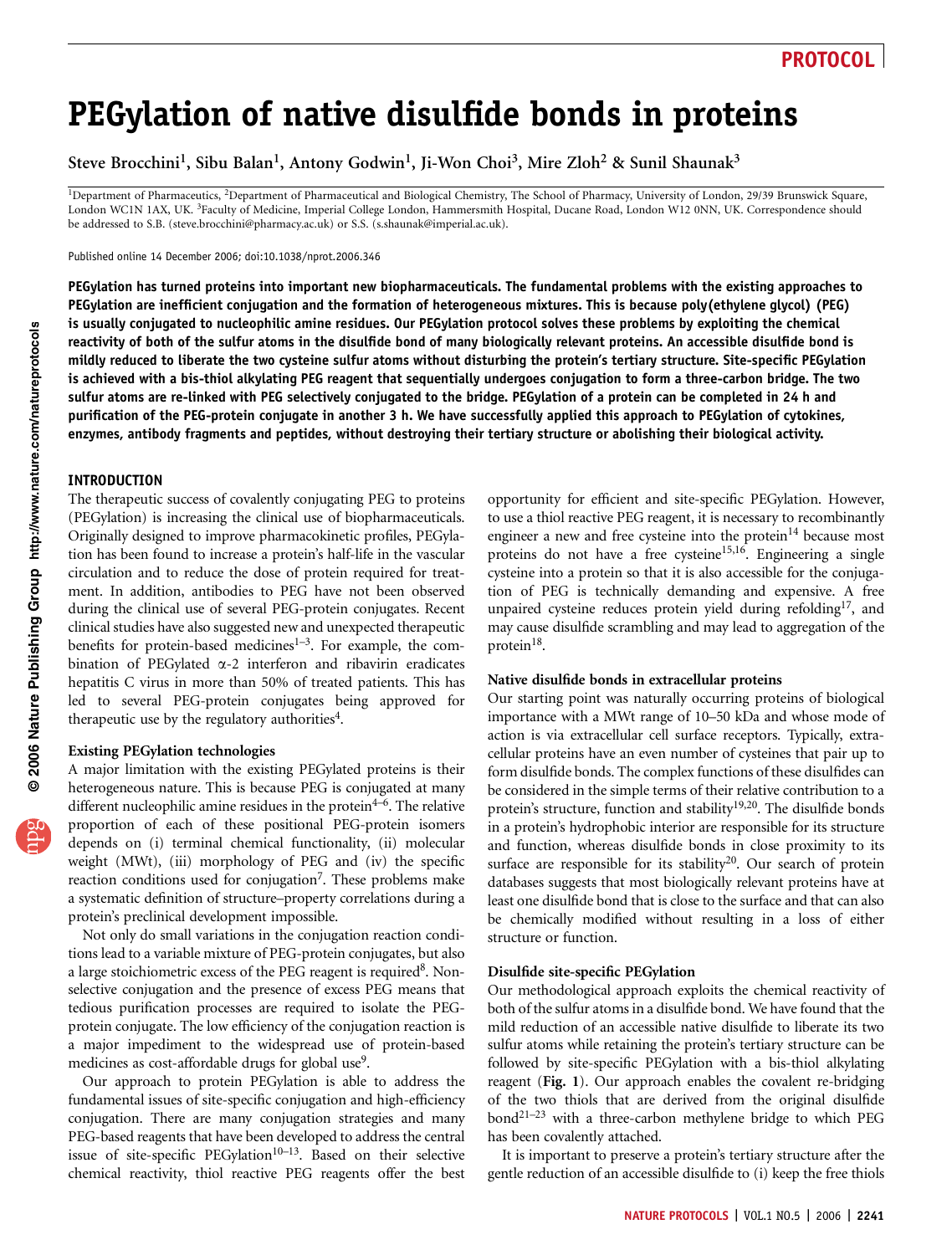close to each other, (ii) minimize any potential for the irreversible denaturation and aggregation of the protein, and (iii) prevent disulfide scrambling reactions if more than one disulfide is reduced. Any protein that does not undergo conjugation with PEG can have its disulfides reoxidized and can be re-used for another PEGylation



#### Thiol-specific bis-alkylation

The conjugating moiety of our PEG reagent 7 (Fig. 2) is a thiolspecific bis-alkylating group that comprises an electron-withdrawing group (e.g., carbonyl group), an  $\alpha$ , $\beta$ -unsaturated double bond and a  $\beta'$  sulfonyl group that is susceptible to elimination. This juxtaposition of chemical functionality allows for a sequence of interactive and sequential addition–elimination reactions (Fig. 1). Competitive intermolecular alkylation reactions are minimized because all of the conjugation reactions occur in water and with a protein whose tertiary structure is maintained. We have prepared the PEG bis-sulfone reagent 6 using linear PEG's from 5,000 to 30,000 g mol<sup>-1</sup> with little observed difference in conjugation efficiency. The PEG bis-sulfone reagent 6 can be used for conjugations that are conducted at neutral or slightly basic pH values where elimination of one of the  $\beta$ -sulfonyl groups leads to the generation of the PEG reagent 7 in situ. We have found that some peptides and proteins are more soluble when the reduction of the disulfide is conducted in slightly acidic conditions, for example, reduction of somatostatin<sup>23</sup> at pH 6.2 followed by conjugation with the PEG reagent 7.

The PEG mono-sulfone 7 is fundamentally different from the dithiol reactive PEGylation reagents that have been described. Such reagents have two separate thiol reactive functional groups (e.g., two maleimides<sup>24</sup>) that are chemically independent of each other. In addition, the distance between the two thiol reactive groups on these PEGylation reagents is much greater than the distance across the three-carbons of our PEG reagent 7. Consequently, these difunctional reagents are incapable of undergoing sequential addition–elimination reactions, and there is little chance of re-bridging native disulfides and maintaining a protein's structure as described for our PEG mono-sulfone 7.

#### Protein structure and modeling studies

Several protein databases should be searched (Protein Data Bank, PDB—http://www.pdb.org) for the experimentally determined structure of the protein. In the absence of an experimentally based structure, it is possible to search databases of theoretically modeled structures, that is, Protein Model Database and SwissModel repository, http://a.caspur.it/PMDB and http:// swissmodel.expasy.org/repository. These may not provide an accurate structure but they will provide an insight into the protein's topology. The aim of these studies should be to identify the (i) accessible disulfides that contribute to stability, (ii) disulfides in the hydrophobic interior that contribute to structure and function, (iii) position of an accessible disulfide bond relative to the protein's receptor/substrate binding site(s) and (iv) effect on the protein's overall conformation of inserting a three-carbon bridge into a native disulfide bond. The protein's structure should be



Figure 1 | Mechanism for conjugating a three-carbon PEGylated bridge to a native disulfide bond.



Figure 2 | Synthesis of PEG mono-sulfone 7. Typically, it was generated in situ from the PEG bis-sulfone 6 during the conjugation of the protein.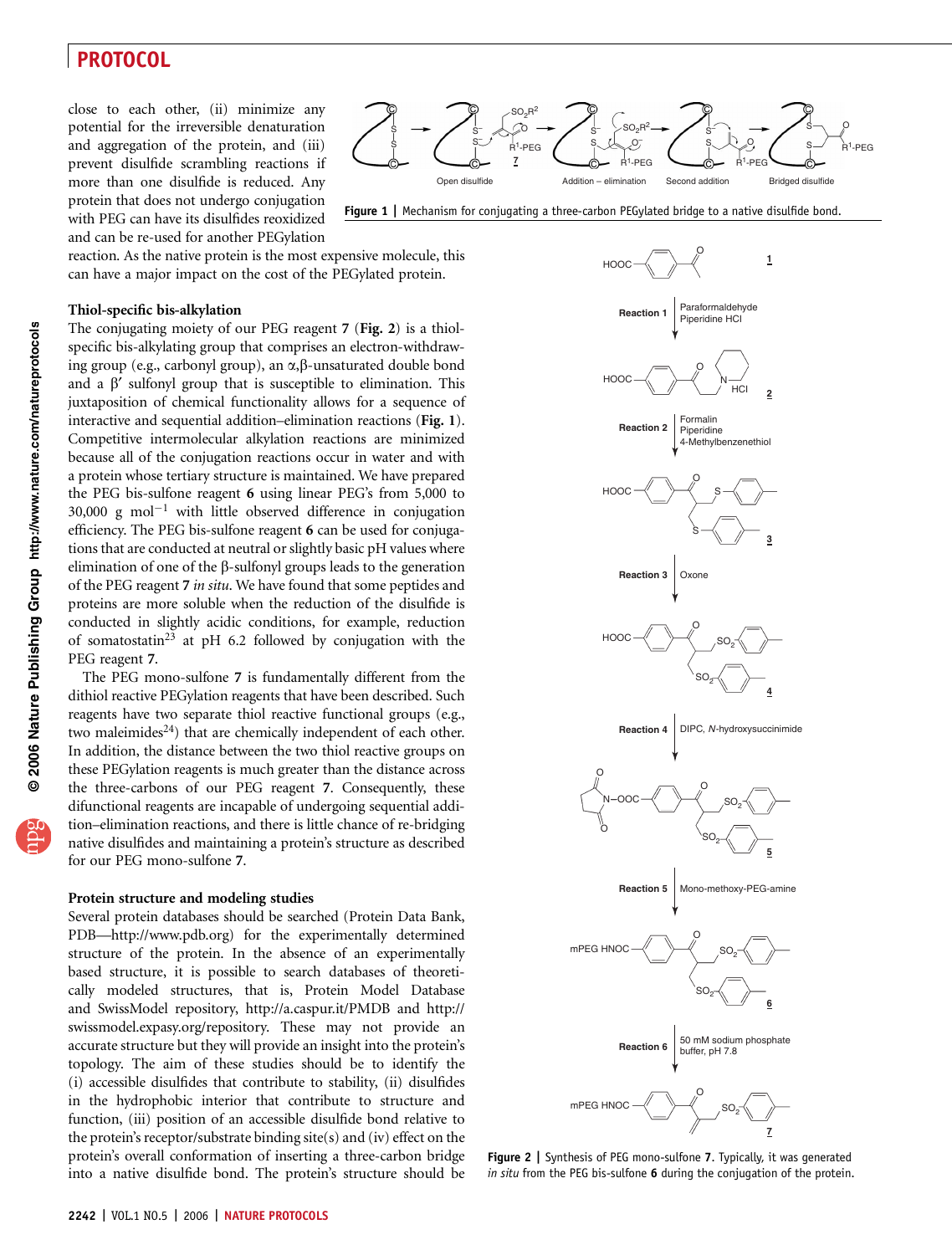checked for the correct numbering and completeness of the sequence. For example, the X-ray crystallographic structure of leptin (PDB entry 1AX8) did not include the flexible parts of the protein. As a result, we had to model this using a combination of homology modeling and molecular dynamics simulations.

There are more than 30,000 protein structures that contain cysteines in the PDB alone. As the disulfide bond may not be shown in the PDB file, the structure should be tested to determine whether any disulfides are present. This is possible with software (Disulfide by Design) that can locate pairs of cysteines that are in close proximity and which satisfy the geometric constraints on the sulfur atoms in a disulfide bond25. To locate the disulfides on a protein's surface, it is possible to calculate the solvent-accessible surface area using the web service GETAREA<sup>26</sup> or MolMol software<sup>27</sup>. The results obtained should be confirmed by visual inspection using a

molecular graphics package as shown in Figure 3. It is important to remember that these graphics provide a static picture only; a protein and its side chains are constantly in motion, with partially hidden sulfur atoms being regularly exposed to the solvent.

Detailed information about the surface conformation of the protein that interacts with its receptor/ligand has to come from the protein's crystal structure, from protein–receptor/ligand complexes or from biological data if these complexes have not been crystallized. Molecular modeling studies can then be undertaken using the integrated molecular modeling packages Maestro v6.5 and Macromodel v9.1 [Schrodinger] as described previously<sup>21,28,29</sup>. Their aim is to determine the effect of inserting a single threecarbon bridge into each of the accessible disulfides of a protein. For modeling studies, we recommend that, in the first instance, only one disulfide in a monomeric protein is modified. In the case of multimeric proteins, our studies suggest that a single PEG can be attached to each of the monomers that make up the protein without disrupting its structure or biological function<sup>22</sup>. For example, L-asparaginase is active as a tetramer. Each monomeric



Figure 3 | Molecular graphic representation of the experimentally determined structures of three therapeutic proteins. (a) Leptin (PDB entry 1AX8); (b) IFN- $\alpha$  2 (PDB entry 1ITF) and (c) an antibody fragment that binds to a trinucleotide ligand (PDB entry 1CBV). Protein backbones are shown as ribbons with a different color (i.e., blue and brown) for each chain. Cysteines are shown in a CPK representation. The sulfur atoms that are in close proximity to a protein's surface are shown in yellow and the cysteines that are in the protein's hydrophobic interior are shown in purple. The surface conformation of the protein that interacts with its receptor is shown in green for leptin and IFN. For the Fab, the trinucleotide ligand is shown in green in a CPK representation.

unit has one disulfide, which can be PEGylated in near quantitative yield with 1.3 equivalents of the PEG mono-sulfone reagent 7 (ref. 23). For proteins with more than one disulfide bond that can be easily reduced (e.g., interferon (IFN)), we conduct the PEGylation with one equivalent of the PEG bis-sulfone reagent 6 after reducing both disulfides. This results in a three-carbon disulfide singlebridged PEG–IFN with PEG conjugated to either Cys1–Cys98 or Cys29–Cys138 with only a small amount of three-carbon disulfide double-bridged PEG–IFN formed. If the three-carbon disulfide double-bridged PEG–IFN is required, it can be made using two equivalents of the PEG bis-sulfone 6. In the case of a protein with multiple disulfides (e.g., an anti-CD4 antibody fragment), we have found that it is possible to reduce the most accessible interchain disulfide without affecting the less accessible intrachain disulfides. As a result, only a three-carbon disulfide single bridge was inserted into the antibody fragment. These observations suggest that when proteins have multiple disulfides with varying degrees of accessibility for reduction, only the accessible disulfide that has been reduced will be PEGylated<sup>22,23</sup>.

MATERIALS

- **REAGENTS**
- .1,3-Diisopropylcarbodiimide (DIPC; Sigma-Aldrich, cat. no. D125407)
- **E CAUTION** Very toxic.<br>
Dithiothreitol (DTT; Sigma-Aldrich, cat. no. 43819) **! CAUTION** Harmful.<br>
Ethylenediaminetetraacetic acid disodium salt dihydrate (EDTA; Sigma-
- Aldrich-Fluka, cat. no. 03682)
- . L-Glutathione, oxidized (GSSG; Sigma-Aldrich, cat. no. G4376) ! CAUTION Irritant.
- . L-Glutathione, reduced (GSH; Sigma-Aldrich, cat. no. G4251)
- 
- ·Iodoacetamide (Sigma-Aldrich, cat. no. I1149) **! CAUTION** Toxic. .Magnesium sulfate, anhydrous
- 
- 4-Methylbenzenethiol (Sigma-Aldrich, cat. no. T28525) **! CAUTION** Corrosive. O-(2-aminoethyl)-O'-methylpolyethylene glycol, 5,000 g mol<sup>-1</sup>
- (Sigma-Aldrich, cat. no. 92192)
- $\cdot$ O-(2-aminoethyl)-O'-methylpolyethylene glycol, 10,000 or 20,000 g mol<sup>-1</sup> (NOF Corporation)
- Oxone (Sigma-Aldrich, cat. no. 228036) **! CAUTION** Oxidizing and corrosive.<br>• Paraacetylbenzoic acid 1 (Sigma-Aldrich, cat. no. 177458)<br>• Paraformaldehyde (AlfaAesar, cat. no. A11313) **! CAUTION** Harmful.<br>• Piperidine hy
- 
- 
- 

- . Sodium dihydrogen orthophosphate dihydrate (Na<sub>2</sub>H<sub>2</sub>PO<sub>4</sub> · 2H<sub>2</sub>O, Fisher Scientific UK, cat. no. S/3760/53)
- .Silica gel 100 C18-reversed phase for column chromatography, fully
- end-capped (Sigma-Aldrich-Fluka, cat. no. 60754) ! CAUTION Harmful.<br>• Acetone ! CAUTION Highly flammable.<br>• Acetonitrile, HPLC grade (Fisher Scientific, cat. no. A/0626/17) ! CAUTION
- 
- Highly flammable.
- .Chloroform ! CAUTION Toxic.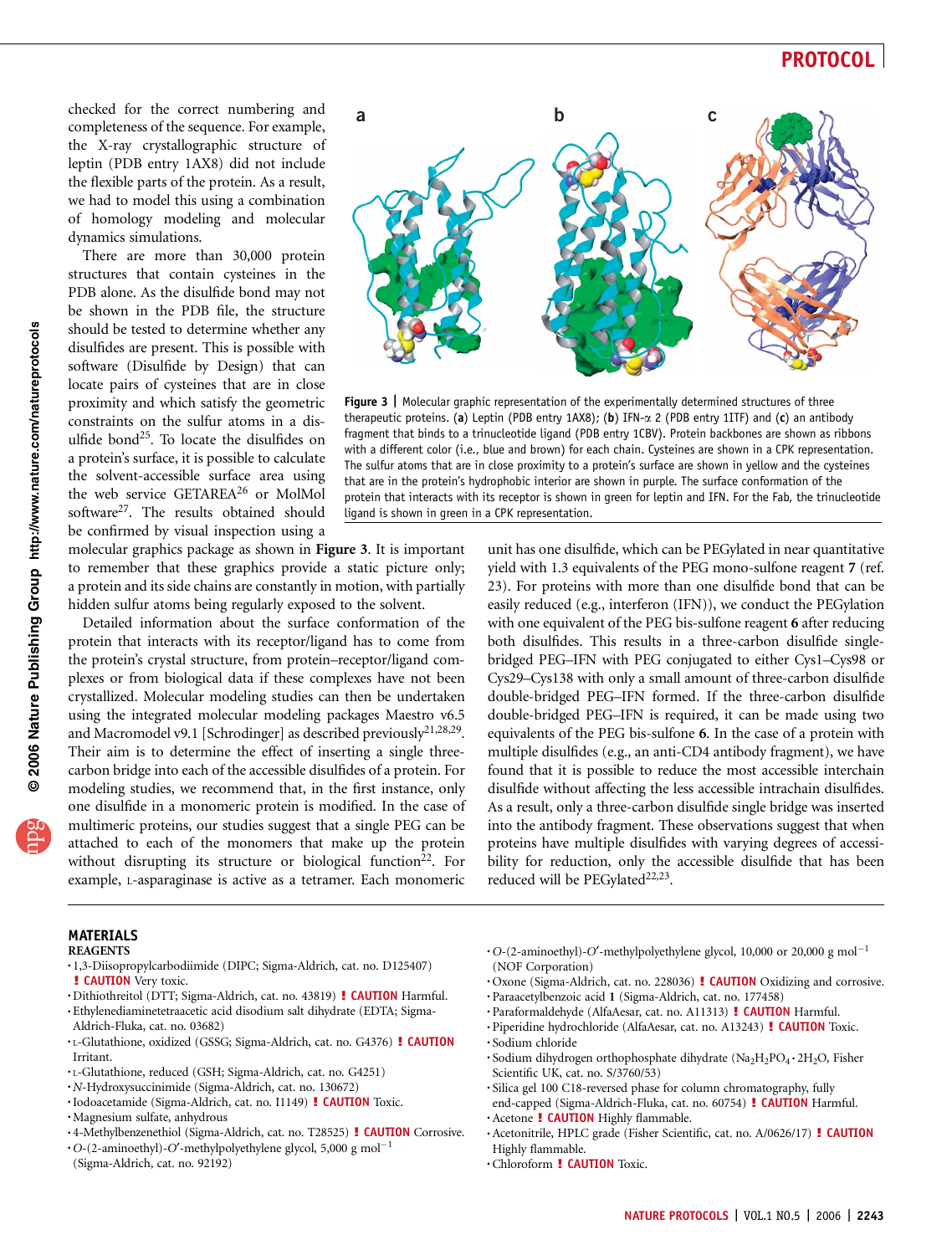.Deionized water

- .Dichloromethane, anhydrous (DCM; Sigma-Aldrich, cat. no. 270997)
- 
- 
- 
- **! CAUTION** Harmful.<br>
Ethanol, absolute **! CAUTION** Highly flammable.<br>
Formaldehyde, 37% (wt/vol) aqueous solution **! CAUTION** Toxic.<br>
Glacial acetic acid **! CAUTION** Corrosive.<br>
Hydrochloric acid (38% aqueous solu
- 
- **! CAUTION** Corrosive.<br>
Methanol **! CAUTION** Highly flammable.<br>
Piperidine (Sigma-Aldrich, cat. no. 411027) **! CAUTION** Highly flammable and toxic.
- .Sodium hydroxide, 1 M standard solution (Sigma-Aldrich, cat. no. 319511)
- .Toluene, anhydrous (Sigma-Aldrich, cat. no. 244511) ! CAUTION Highly flammable.
- .50 mM sodium phosphate buffer, pH 7.8, containing 10 mM EDTA
- prepared using sodium dihydrogen orthophosphate dihydrate .20 mM sodium acetate buffer, pH 4.0, prepared using glacial acetic acid and 1 M NaOH
- .20 mM sodium acetate buffer, pH 4.0, containing 1 M NaCl
- .50 mM GSH: 50 mM GSSG solution prepared in 1 ml of 20 mM sodium acetate buffer, pH 4.0

#### EQUIPMENT

- .Argon (BOC pureshield argon, EEC no. 2311470)
- .Condenser, 24/40M
- .Corning tube, 15 ml
- .Disposable plastic syringes (5 ml) and needles
- .Dry ice (BOC)
- .Eppendorf tube, 1.5 ml
- .Eppendorf tube, 2 ml
- .Funnel Pyrex Buchner porosity 3 borosilicate glass with sintered glass disc 30-mm disc diameter, 35 ml (Fisher Scientific UK, cat. no. FPJ-400-050S)
- .Funnel Pyrex Buchner porosity 3 borosilicate glass with sintered glass disc 40-mm disc diameter, 80 ml (Fisher Scientific UK, cat. no. FPJ-400-130U) .Glass pipette, 1 ml graduated
- .HiLoad 16/60 Superdex 200 prep grade column (GE Healthcare,
- cat. no. 17-1069-01)
- .HiTrap SP FF, 1 ml column (GE Healthcare, cat. no. 17-5054-01)
- .Hot air gun (Bosch, Model PHG-500-2)
- .Hot plate, temperature controlled
- .HPLC system with UV detector
- .Magnetic stir bar
- .Measuring flask, 100 ml
- .Non-absorbent cotton wool filter
- .Paraffin oil bath
- .PD-10 column (GE Healthcare, cat. no. 17-0851-01)
- .Peristaltic pump
- .Plastic disposable syringes and needles
- .Reversed-phase C-18 silica gel packed #3 Pyrex sintered glass funnel
- .Rotary evaporator (Buchi)
- .Round-bottom flasks: 100 ml, 250 ml
- .Rubber balloons
- .Rubber septum for 50 ml schlenk-type flask 14/20
- .Schlenk-type solvent storage flask (50 ml) with glass stopcock on the side arm 14/20F (Sigma-Aldrich, cat. no. Z173061)
- .Separating extraction funnel, 500 ml
- .Vacuum flask, 250 ml
- .Vacuum oven
- .Vacuum pump (Edwards, model E-lab-2) fitted with a vapor trap EQUIPMENT SETUP

HPLC setup Equilibrate the HiLoad superdex 200 prep grade column (GE Healthcare, cat. no. 17-1069-01) with at least two column volumes (240 ml) of the pre-filtered buffer at a flow rate of 1 ml  $min^{-1}$ . Turn on the UV detector and set the wavelength to 280 nm.

### PROCEDURE

### Preparation of the PEGylation agent. Reaction 1, synthesis of carboxylic acid Mannich salt 2 (1-[3-(4-carboxy-phenyl)-3-oxo-propyl]-piperidinium HCl)

1| To a dry 250 ml, 24/40 standard tapered, single-neck round-bottom flask containing a magnetic stir bar, add absolute ethanol (30 ml), p-acetylbenzoic acid 1 (5.0 g, 30.45 mmol, 1 equivalent), piperidine HCl (3.7 g, 30.45 mmol, 1 equivalent) and paraformaldehyde (2.74 g, 91.35 mmol, 3 equivalents). To this solution, add concentrated HCl (0.3 ml) using a glass pipette.

2| Clamp the reaction flask to a retort stand in a fume hood. Fix a condenser to the flask and turn on the water to flow through the condenser.

3| Heat the reaction mixture to 105 °C and allow it to stir at gentle reflux for 10 h. Typically, this is accomplished with a heater-magnetic stirrer placed on a labjack under the flask. On the stirrer is placed paraffin oil (300 ml) in a PYREX crystallization dish (500 ml). The labjack is adjusted to bring the oil into contact with the reaction flask to cover the volume of liquid inside the reaction flask.

4| After 4 h reflux, lower the labjack to remove the reaction flask from the hot oil. Once the solution has stopped boiling, lift the condenser from the reaction flask and, using a powder funnel, carefully add paraformaldehyde (2.74 g, 91.35 mmol, 3 equivalents). Reconnect the condenser to the reaction flask and adjust the labjack to again heat the reaction mixture to reflux.

5| After a further 6 h of reflux, turn off the heat source and allow the reaction mixture to cool to ambient temperature. Typically, a precipitate is seen in the flask on cooling.

6| Add acetone (50 ml) to the reaction mixture and gently agitate the flask to mix the solution.

7| Filter the suspension using a #3 Pyrex sintered glass funnel connected to vacuum via a vacuum flask and discard the filtrate.  $\blacksquare$  PAUSE POINT Dry the white solid salt 2 obtained overnight in a vacuum oven.

### Preparation of the PEGylation agent. Reaction 2, synthesis of carboxylic acid bis-sulfide 3

8| To a dry 100 ml, 24/40 standard tapered, single-neck round-bottom flask containing a magnetic stir bar, add absolute ethanol (12 ml), methanol (8 ml), salt 2 (3.5 g, 11.7 mmol, 1 equivalent), 4-methylbenzenethiol (2.91 g, 23.48 mmol, 2 equivalents).

**EXECUTION** Owing to the strong smell of thiol, handle the 4-methylbenzenethiol carefully in a fume hood. To the reaction solution, add sequentially piperidine (0.5 ml) and 37% (wt/vol) aqueous formaldehyde (3.5 ml) by pipette.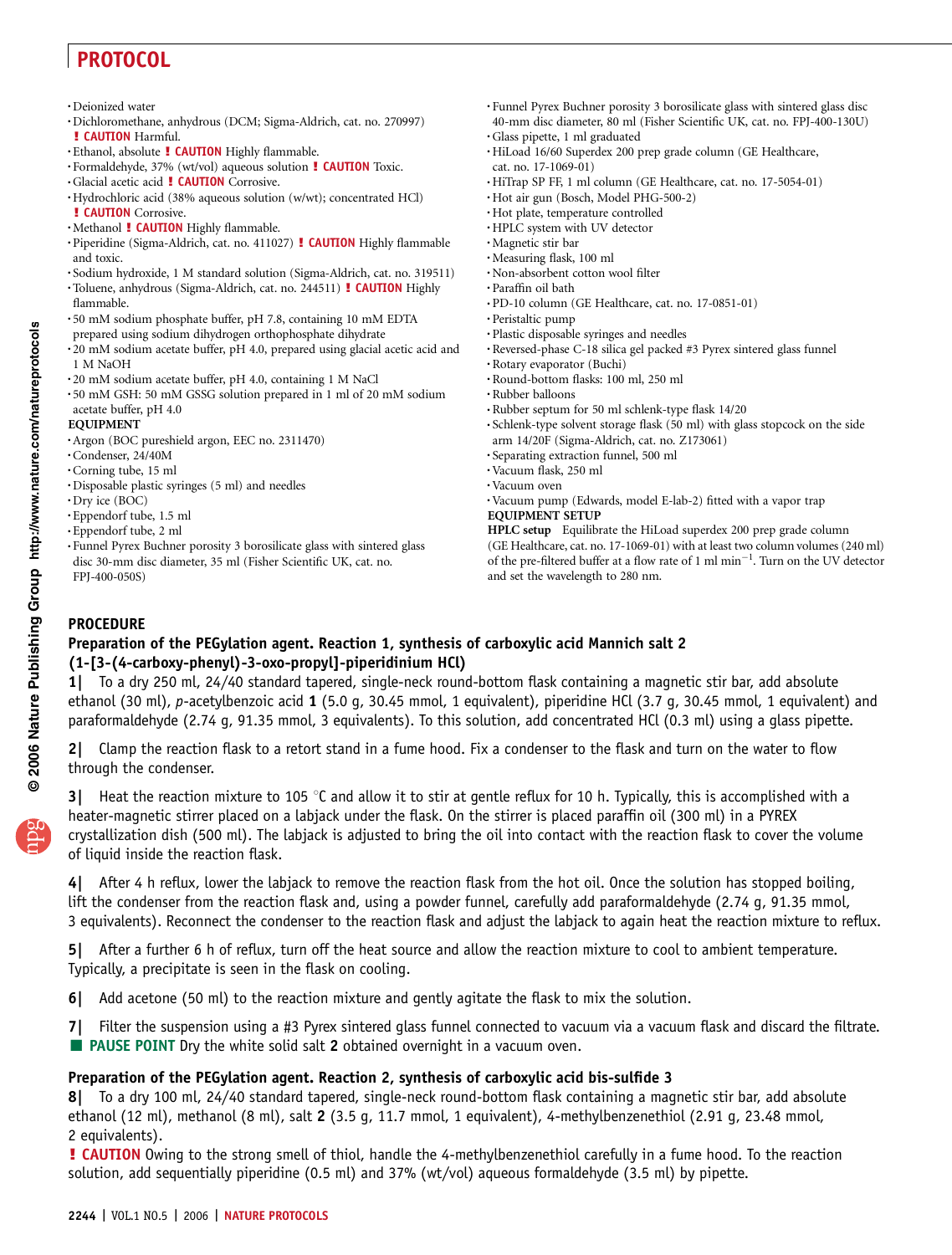

9| Clamp the reaction flask to a retort stand in a fume hood. Fix a condenser to the flask and turn on the water to flow through the condenser.

**! CAUTION** Ensure that the water flow is not too high. Heat (105  $\degree$ C) and stir the reaction mixture to a gentle reflux as in Reaction 1 (Step 3). Allow the reaction to proceed for 1 h at reflux.

10| After the 1 h reflux period, lower the labjack to remove the heat from the reaction flask. While the reaction solution is still being stirred, carefully add 37% (wt/vol) aqueous formaldehyde (3.5 ml) by pipette through the top of the condenser. Raise the labjack and heat the stirred reaction mixture to reflux for a further 3 h.

11 Allow the reaction mixture to cool to room temperature and fix the reaction flask to a rotary evaporator. Then evaporate the volatile solvents at reduced pressure while maintaining a temperature of 40 °C on the reaction flask. Remove the flask from the rotary evaporator and add methanol ( $\approx$  10 ml) to the creamy white residue.

12| Gently heat this solution in a fume hood to dissolve the crude product. Then allow the solution to cool to room temperature. Typically, a small amount of solid may form during this time.

**PAUSE POINT** Stopper the mouth of the reaction flask and store it in a refrigerator (4 °C) overnight.

13| Filter the reaction mixture with a clean #3 sintered glass funnel that is connected to vacuum via a vacuum flask. Collect the pale yellow solid carboxylic bis-sulfide 3.

**E** PAUSE POINT Allow the solid to dry overnight in vacuum at room temperature.

### Preparation of the PEGylation agent. Reaction 3, synthesis of carboxylic acid bis-sulfone 4

14| Prepare a 1:1 methanol–deionized water solution (100 ml) and add it to a 500 ml, 24/40 standard tapered, single-neck round-bottom flask containing a magnetic stir bar. Clamp the flask to a retort stand placing a magnetic stirrer on the labjack underneath. To this solution, add carboxylic acid bis-sulfide 3 (3.0 g, 6.87 mmol, 1 equivalent) and OXONE (25.34 g, 41.22 mmol, 4 equivalents).

**E** PAUSE POINT Allow the reaction to stir at ambient temperature for 24 h.

15| Pour the mixture into a 500 ml separatory funnel and extract twice with chloroform (50 ml for each extraction). Add more water ( $\approx$  100 mol) to dissolve all the inorganic solids and extract once more with chloroform (100 ml). **! CAUTION** Chloroform is toxic; so handle it carefully in a fume hood.

16| Combine the chloroform extracts in the separatory funnel and add brine solution (100 ml). Then carefully separate the organic chloroform layer into a 500 ml conical flask. Add magnesium sulfate ( $\sim$  5–10 g) to this solution and swirl gently. After 5 min, filter the solution by gravity using flutted filter paper placed in a glass funnel.

17| Pour the clear chloroform solution into a 500 ml single-neck flask and evaporate the chloroform at reduced pressure by rotary evaporation while maintaining a temperature of 40  $\degree$ C in the flask containing the chloroform solution.

18| As the evaporation of chloroform nears completion, the crude carboxylic acid bis-sulfone 4 will appear as white foam that has bubbled up from the inside surface of the flask.

19| Once the chloroform has evaporated from the product, remove the flask from the rotary evaporator and scrape off the white product. Transfer the solid to a tared wide-mouth jar.

20| With the cap loosely placed onto the jar, the carboxylic acid bis-sulfone 4 is dried overnight in a vacuum oven at reduced pressure and ambient temperature to constant weight.

### Preparation of the PEGylation agent. Reaction 4, synthesis of active ester bis-sulfone 5

21| To a clean and dry 50 ml Schlenk-type storage flask containing a magnetic stir bar, add carboxylic acid bis-sulfone 4 (2.00 g, 4.0 mmol, 1 equivalent) and N-hydroxysuccinimide (0.483 g, 4.2 mmol, 1.05 equivalents).

22| Fit a rubber septum (for 14/20F flask mouth) to the standard tapered fitting of the flask and clamp the reaction flask to a retort stand with a labjack and magnetic stirrer. Connect the reaction flask to a high vacuum via its side arm and allow the solids to dry under reduced pressure for 30 min.

23] Introduce argon through the septum using a rubber balloon filled with argon and fitted with a needle.

24| Add 5 ml of anhydrous DCM into the flask through the rubber septum using a clean dry glass syringe fitted with a needle. Place an ice bath on the stirrer and raise the labjack to stir and cool the reaction mixture. Allow the flask to cool for 10 min.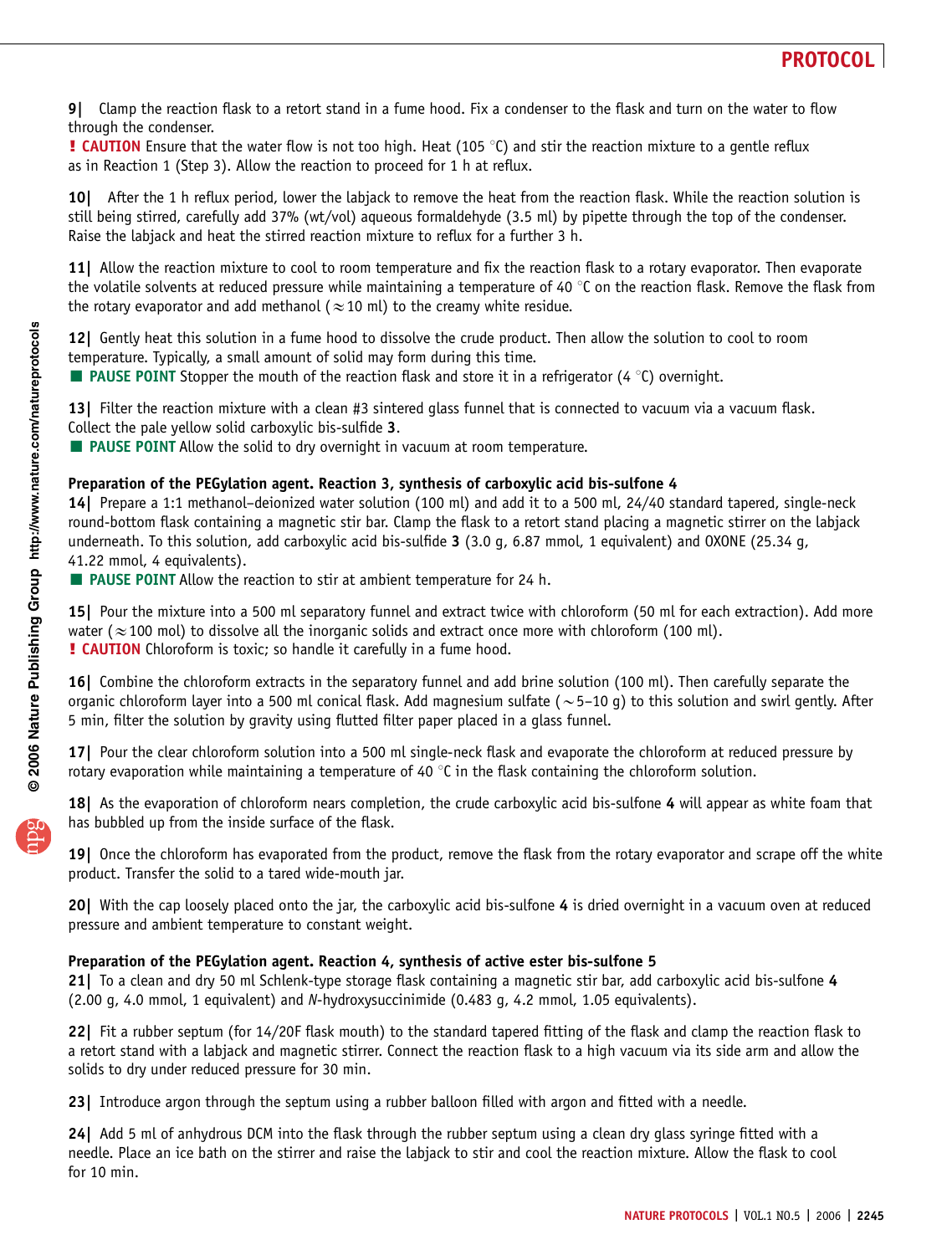- 25| Place the flask on a magnetic stirrer and turn on the magnetic stirrer allowing moderate stirring to occur.
- 26| Inject neat DIPC (657 µl, 4.2 mmol) dropwise into the flask through the rubber septum.
- 27| Allow the reaction to stir at ambient temperature for 1.5 h.
- 28| Inject another 60 µl DIPC into the flask through the rubber septum after 1.5 h.
- 29| After 3 h of reaction, remove the rubber septum and pass the reaction mixture through a non-absorbent cotton wool filter.
- 30| Dilute the homogeneous filtrate with DCM ( $\approx$  30 ml).

31| Add deionized water (15 ml). Mix the solutions in a separating extraction funnel and then isolate the organic DCM layer into a clean round-bottom flask. Repeat the extraction with deionized water (15 ml) and collect the organic DCM layer into a clean round-bottom flask.

32| Add 1 g of anhydrous magnesium sulfate and swirl the solution gently for 5 min. Filter the solution by gravity using fluted filter paper placed in a glass funnel.

33| Transfer the filtrate to a clean round-bottom flask and subject it to rotary solvent evaporation. Collect the white solid product obtained from the round-bottom flask.

**E** PAUSE POINT Dry it overnight in a vacuum oven at ambient temperature.

### Preparation of the PEGylation agent. Reaction 5, synthesis of PEGylating reagent PEG bis-sulfone 6

**34** Remove the O-(2-aminoethyl)-O'-methylpolyethylene glycol (e.g., 10,000 or 20,000 g mol<sup>-1</sup>) from its storage at  $-20$  °C and allow it to warm to room temperature.

35| To a dry 50 ml Schlenk flask containing a magnetic stir bar, add 0.5 g of 0-(2-aminoethyl)-0'-methylpolyethylene glycol  $(10,000 \text{ g mol}^{-1})$  (50 µmol, 1 equivalent).

36| Fit the Schlenk flask with a rubber septum and then connect the stopper-opened side arm to the tube of the vapor trap of the vacuum pump. Ensure that the vapor trap is packed with dry ice. Turn on the vacuum pump and close the stopper of the side arm after 5 min. Turn off the vacuum pump.

37| Introduce argon through the rubber septum into the Schlenk flask using an argon-filled rubber balloon fitted with a needle and syringe.

**38** Inject 5 ml of anhydrous toluene through the rubber septum using a 5 ml syringe.

39| Heat the bottom of the flask gently using a hot air gun until all the PEG dissolves in the toluene.

! CAUTION Do not overheat or allow the solution to boil; as the flask is sealed, the internal pressure can build up.

40| Allow the flask to cool down to room temperature and connect the stoppered side arm of the Schlenk flask to the heavy vacuum pump again and turn it on.

41| Turn on the stopper of the side arm very slowly allowing the vacuum to form within the flask. Bubbles will form during the vacuum evaporation process. Continue until all of the solvent has evaporated.

**! CAUTION** Gentle swirling of the flask by hand is necessary throughout this time to prevent spluttering of the solution when the heavy vacuum is on.

42| Allow the flask to remain under a heavy vacuum for at least 30 min. Stopper the side arm and introduce the argon into the flask again.

43| Add 5 ml of anhydrous DCM to the flask and place it on a magnetic stirrer. Cool the flask by placing it on an ice bath and turn on the magnetic stirrer. Allow moderate stirring to occur.

44| To a separate 25 ml Schlenk flask, add 150 mg of 4-[2,2-bis[(p-tolylsulfonyl)-methyl] acetyl]benzoic acid-NHS ester 5 (250 µmol, 5 equivalents). Fit the flask with a rubber septum and connect the stopper-opened side arm to the vacuum pump. Turn on the vacuum pump.

45| After 5 min, stopper the side arm and turn off the vacuum pump. Introduce argon through the rubber septum into the Schlenk flask using an argon-filled rubber balloon fitted with a syringe and needle.

46| Inject 4 ml of anhydrous DCM into the flask and allow the solids to dissolve completely by shaking the flask gently. Cool the flask in an ice bath for 5 min.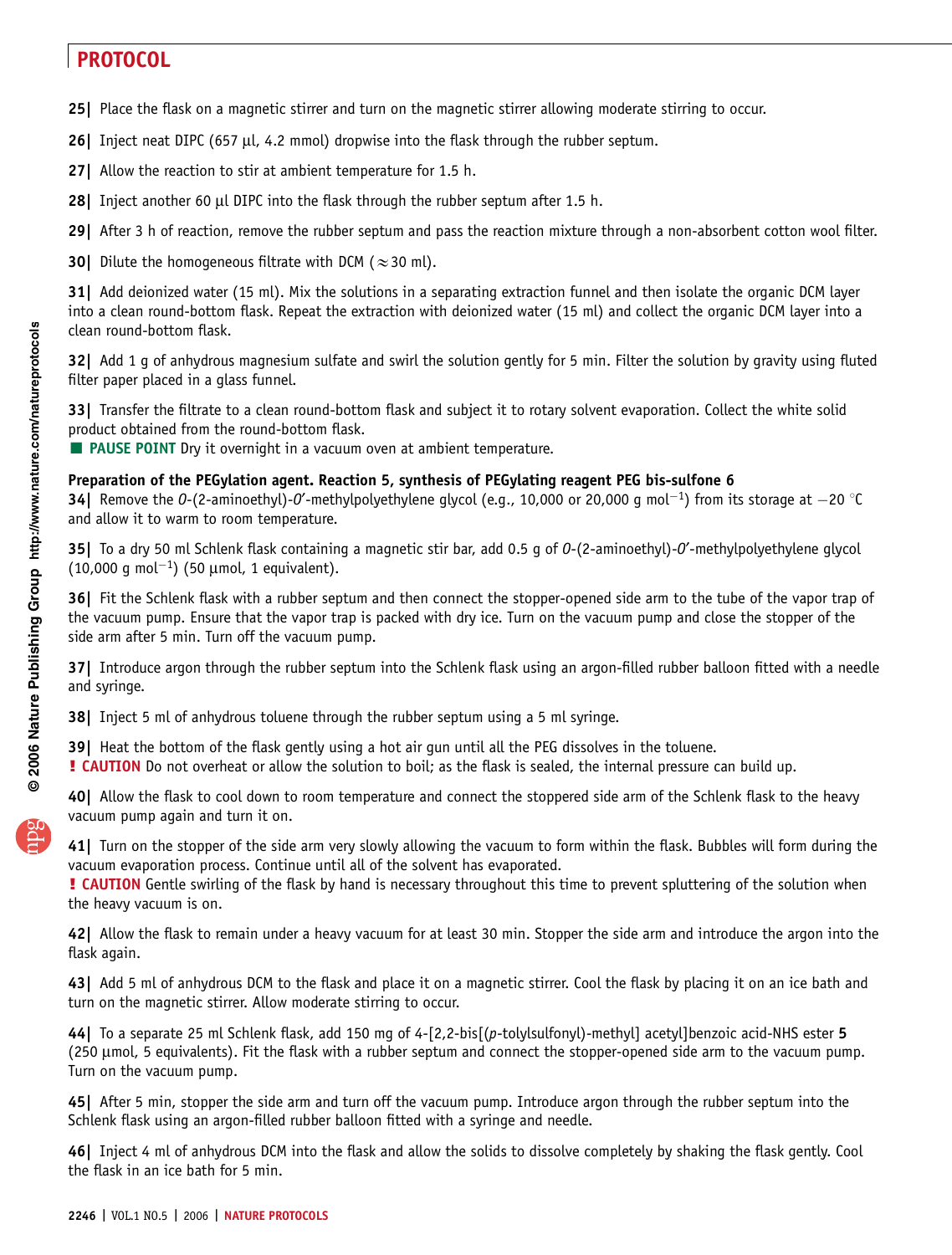47| Using a 5 ml syringe fitted with a long needle, draw the solution completely through the rubber septum.

48| Inject the 4-[2,2-bis[(p-tolylsulfonyl)-methyl]acetyl]benzoic acid-NHS ester 5 solution dropwise into the Schlenk flask containing the PEG solution.

49| Allow the flask to cool down to room temperature.

**EXTERGALLE POINT** Stir it for a further 48 h at 30  $^{\circ}$ C.

50| Evaporate the solvent containing the reaction mixture using a rotary evaporator without heating it to more than 40  $\degree$ C.

51| Measure 15 ml of acetone and add it to the reaction flask. Gently warm the bottom of the flask until all of the solids dissolve and a clear solution is obtained. **! CAUTION** Do not overheat the acetone to protect the product.

52| Place the flask in an ice bath and allow the solution to cool under stirring. The polymer starts to precipitate out slowly. Shake the flask occasionally. After 5 min, filter the whole solution using a #3 Pyrex Buchner funnel (80 ml) with sintered glass disc (40-mm disc diameter) connected to a vacuum flask.

▲ CRITICAL STEP To maximize the yield of PEG, the filtration process should be carried out quickly and while the solution is still cold. The filter can be chilled before use. Repeat the acetone purification and precipitation procedure once more.

**PAUSE POINT** Dry the sintered funnel containing the polymer overnight in a vacuum oven. As the PEG bis-sulfone 6 is stable at an acidic pH, this solution can be stored under argon at  $-20$  °C for up to 3 months (Box 1 and Fig. 4).

### Conjugation of PEG bis-sulfone 6 to a protein

53| To an Eppendorf tube, add the protein solution (1 ml) made up in 50 mM sodium phosphate buffer, pH 7.8, containing 10 mM EDTA at a concentration of 0.5 mg ml<sup>-1</sup>. pH 7.8 allows the PEG bis-sulfone 6 to undergo an elimination reaction in situ and generate the PEG mono-sulfone 7. When an acidic pH (i.e., 5.5–6) is required for the PEGylation reaction, PEG mono-sulfone 7 should be used. The bis-thiol alkylation occurs efficiently even at a slightly acidic pH.

54| Add DTT (15.4 mg, 100 mM final concentration) to the Eppendorf tube containing the protein solution. Close the tube and mix the contents by shaking the tube slowly. ? TROUBLESHOOTING

55| Keep the solution still for 30 min at ambient temperature.

56| Equilibrate a PD-10 column with 25 ml of 50 mM sodium phosphate buffer, pH 7.8, containing 10 mM EDTA with the aid of a column extension reservoir.

### BOX 1 | REACTION 6. PREPARATION OF PEGYLATING REAGENT PEG MONO-SULFONE 7

Most PEGylation reactions are conducted with the PEG bis-sulfone 6 at neutral or slightly basic pH values. The PEG mono-sulfone 7 is generated in situ in these reaction conditions (Fig. 4). If PEGylation is to be attempted at slightly acidic conditions, then the PEG mono-sulfone 7 can be used.

### EQUIPMENT SETUP

A preparative grade reversed-phase C-18 flash chromatographic setup is used for the isolation of the PEG mono-sulfone 7. The equipment setup involves packing 10 g of reversed phase C-18 silica gel in a #3 Pyrex Buchner funnel (35 ml) with sintered glass disc (30-mm disc diameter). The reservoir above the packing should have a capacity of more than 25 ml. The C-18 flash chromatographic column is connected to a vacuum pump using a vacuum flask. The packing is first washed with acetonitrile to remove any impurities. For this, the reservoir is first loaded with 25 ml of acetonitrile and the vacuum is then turned on to allow the solvent to pass through while leaving the packing dry. The packing is similarly washed twice with deionized water (25 ml each) to equilibrate the column.

- 1. To a 25 ml round-bottom flask, add 0.2 g of PEG bis-sulfone 6.
- 2. Add 10 ml of 50 mM sodium phosphate buffer, pH 7.8, to the flask and allow the solid to dissolve.
- 3. The solution formed is allowed to stand for 16 h at 25  $\degree$ C.
- 4. The reaction mixture is then loaded onto the deionized water pre-equilibrated reversed-phase flash chromatographic column reservoir (SAMPLE LOAD).
- 5. The solution is allowed to pass through the C-18 packing by applying a vacuum.
- 6. The column packing is similarly washed twice with 25% (vol/vol) acetonitrile in water (25 ml each) (WASH).
- 7. The filtrate solution that is collected in the vacuum flask during the sample load and the two washes are discarded, and the vacuum flask cleaned.
- 8. The packing is then washed with 75% (vol/vol) acetonitrile in water and the filtrate obtained (25 ml) is diluted with deionized water (75 ml) and frozen.
- 9. The frozen solution is then subjected to freeze drying to obtain the PEG mono-sulfone 7 product. Typically, 75–85% PEG mono-sulfone 7 is obtained, with the remainder being the PEG bis-sulfone 6. Analysis is by  ${}^{1}$ H-NMR.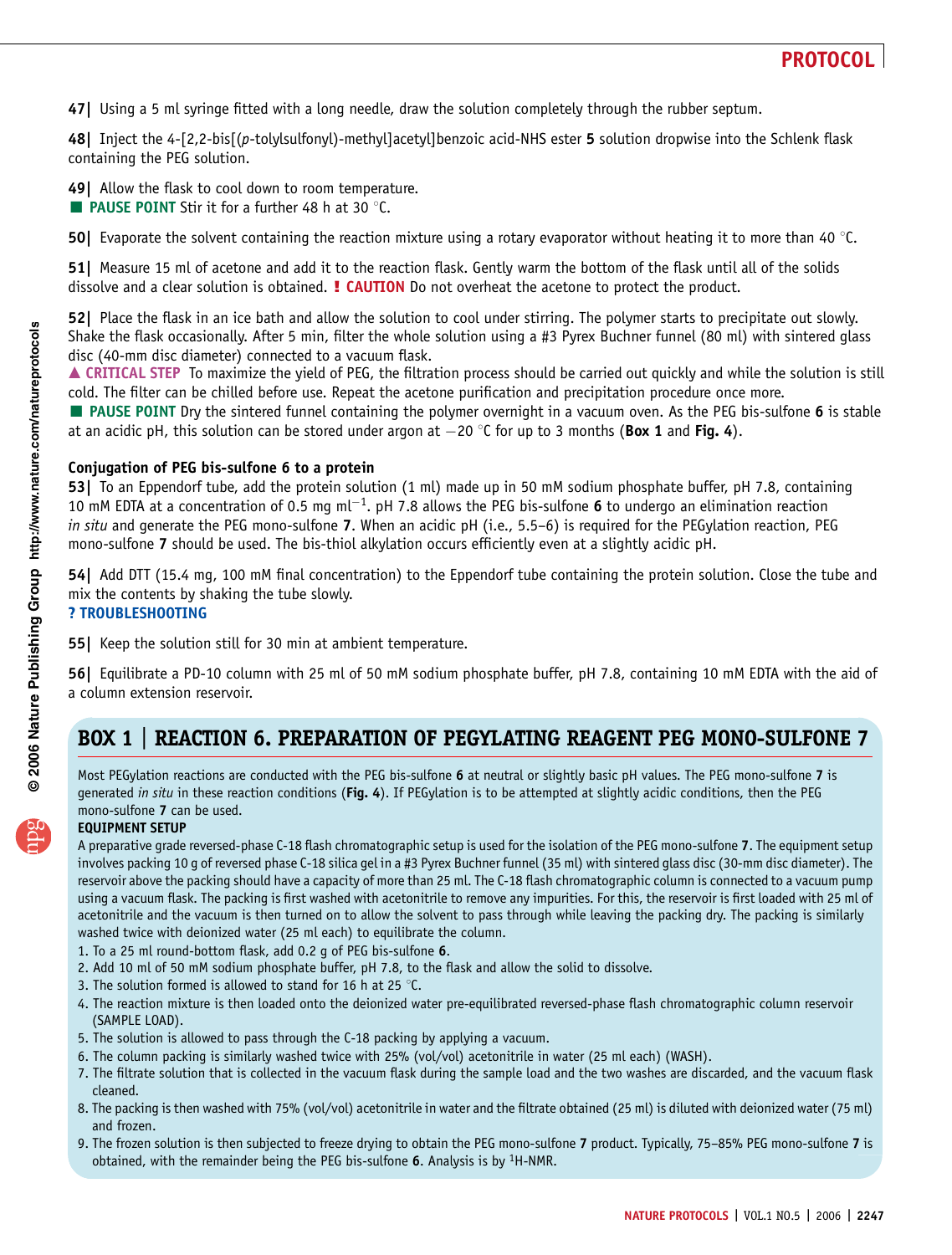57| Load the protein solution (1 ml) onto the pre-equilibrated PD-10 column and collect the 1 ml eluate as the load volume.

58| Add fresh buffer (2 ml) to the PD-10 column and collect the eluate separately.

59| Add further fresh buffer (2.5 ml) to the PD-10 column while collecting the eluate in a 15-ml corning tube.  $\triangle$  CRITICAL STEP Allow the protein solution to trickle down the sides of the tube. Typically, this fraction contains 96% of the protein in a reduced form with all of the DTT removed.

60| Dissolve PEG bis-sulfone 6 at a concentration of 10–15 mg m $l^{-1}$  in 20 mM sodium acetate buffer, pH 4.0.

**61** Add the PEG bis-sulfone **6** solution (1 equivalent if mono-PEGylation is desired) to the reaction tube. Typically, the volume of the PEG solution is less than or equal to 50  $\mu$ l. ▲ CRITICAL STEP As with any reduced protein care must be taken to ensure the protein does not undergo denaturation. PAUSE POINT Allow the conjugation reaction to proceed by incubating the reaction mixture for at least 8 h (or overnight) at 4 $°C$ .

62| Add 50 ml of 50 mM glutathione reoxidizing solution to yield a concentration of  $\approx$  1 mM GSH: 1 mM GSSG in 2.5 ml. Mix and store the reaction solution for a further 16 h at 4  $\degree$ C.



Figure 4  $\vert$  <sup>1</sup>H-NMR spectra of PEG bis-sulfone 6 (top) and PEG mono-sulfone 7 (bottom) in  $D_2O$ .

▲ CRITICAL STEP This step reoxidises any thiols back to their original disulfide bonds. This is one of many routine ways to oxidize thiols to disulfides $31$ .

### Purification of PEG-protein conjugate

63| Load the reaction solution (2.5 ml) onto a PD-10 column that has been pre-equilibrated with 20 mM sodium acetate buffer, pH 4.0.

64| Then, eluate the PD-10 column with 3.5 ml of fresh 20 mM sodium acetate buffer, pH 4.0, while collecting the eluate.

65| Then, draw this solution into a 5 ml syringe with the help of a long needle.

66| Collect residues of any product that is left in the tube. To this, add 1.5 ml of fresh 20 mM sodium acetate buffer, pH 4.0. This solution is then pooled with the 3.5 ml reaction solution from Step 68.

67| Load the 5 ml of solution manually into the ion exchange column (pre-equilibrated with 20 ml of 20 mM sodium acetate buffer, pH 4.0, to remove contaminants) with the help of a syringe at a flow rate of 1 ml min<sup>-1</sup>. Maintain this flow rate while injecting the protein solution into the column. In the case of IFN, the column used was a cation exchange column (HiTrap SP FF, GE Healthcare). However, the choice of ion exchange column depends entirely on the isoelectric point (pI) of the protein. As IFN has a pI of  $\approx$  6.0, the cation exchange chromatography has to be used after exchanging the protein to 20 mM sodium acetate buffer, pH 4.0. Anion exchange chromatography can also be used by exchanging the protein buffer to pH 8.0 or above.

68| Wash the column with 2 ml of 20 mM sodium acetate buffer, pH 4.0, at a flow rate of 2 ml min<sup>-1</sup> with the help of a peristaltic pump.

69| Load a fresh syringe with 5 ml of 20 mM sodium acetate buffer, pH 4.0, containing 1 M sodium chloride and attach the syringe to the ion exchange column.

70 Inject the buffer in the syringe manually at a flow rate of 1 ml min<sup>-1</sup>. Discard the initial 1 ml eluate. Collect the next 2 ml of the elution volume (which contains the protein and the conjugation mixture) in a 2 ml Eppendorf tube and assay the protein content by micro-BCA assay (see below).

? TROUBLESHOOTING.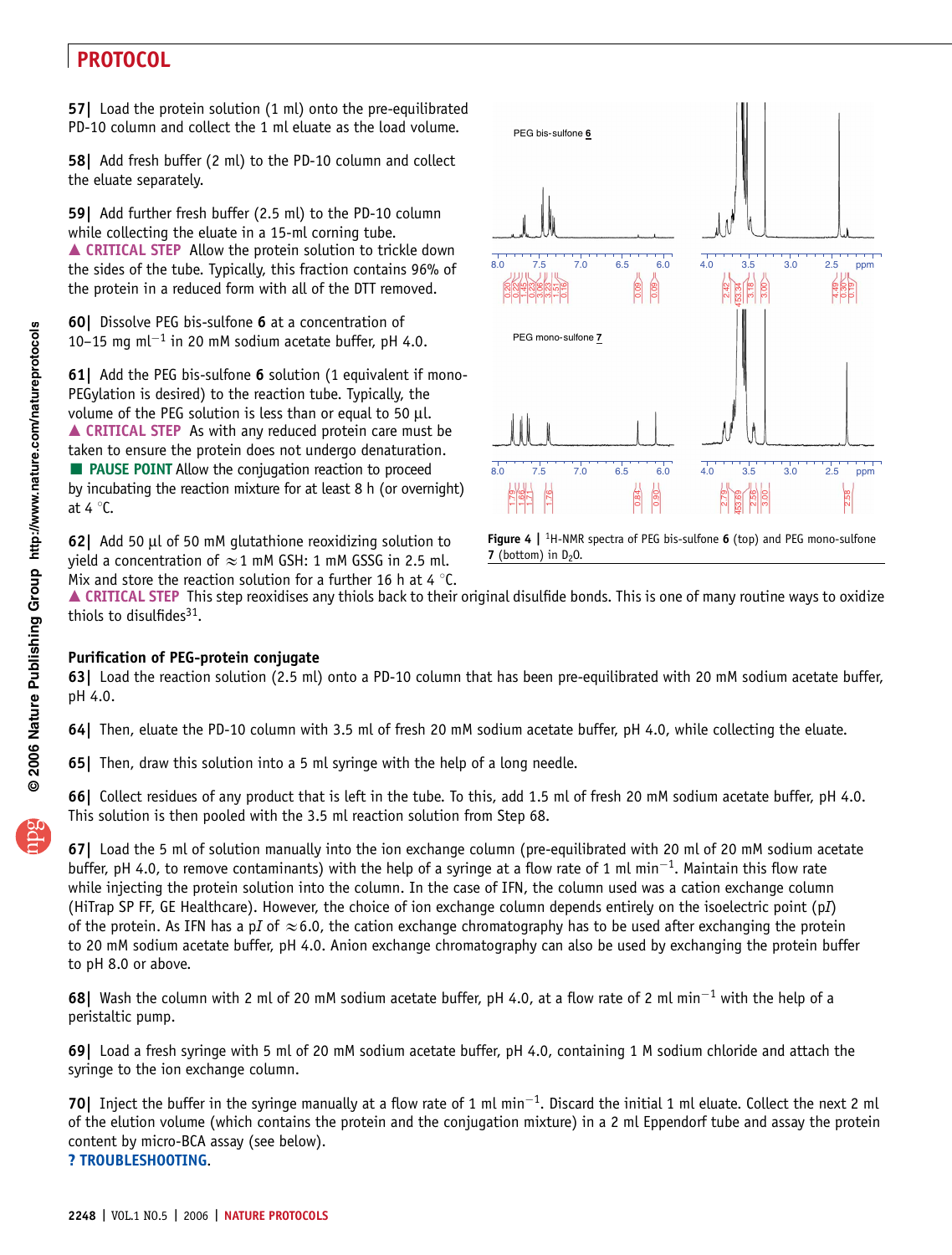71| Inject the ion exchange purified solution (1.9 ml) into the SEC-HPLC (size exclusion chromatography-HPLC) for purification of the protein and the conjugation mixture.

▲ CRITICAL STEP The eluting characteristics of the PEG-protein conjugate will be dominated by the PEG for proteins with a small MWt. For example, unconjugated 10 kDa PEG bis-sulfone 6 will eluate at approximately 78 min (peak maximum) in the conditions for SEC-HPLC described here. When conjugated to cytokines with MWts ranging from 16 to 19 kDa, the elution time is approximately 70 min. Lower MWt proteins conjugated to 10 kDa PEG would be expected to eluate in the range between 70 and 78 min. In the case of the 20 kDa PEG bis-sulfone 6, the unconjugated reagent eluates at about 64 min. When conjugated to cytokines with MWts ranging from 16 to 19 kDa, the PEG-protein conjugate eluates at about 60 min. Smaller proteins conjugated to a 20 kDa PEG would be expected to eluate in the range of 60–64 min.

? TROUBLESHOOTING

### Quantitation of the protein and the purified PEGylated protein

72] The standard methods for quantitation of proteins are UV and the micro-BCA assay<sup>30</sup>. The latter has the advantage that a smaller amount of protein is required to perform the assay. A third method relies upon the use of antibodies (usually monoclonal), which are used in the context of a quantitative, commercial enzyme immunoassay. Very small amounts of proteins can be quantitated using this approach. Our experience suggests that micro-BCA can be reliably used to quantify the amount of protein that is covalently conjugated to PEG in the purified PEGylated protein, but that caution is required if an enzyme immunoassay is to be used. For some proteins, we have found a significant difference between the results obtained using an enzyme immunoassay when compared with those obtained using a micro-BCA assay.

## $\bullet$  TIMING

### Reaction 1. Synthesis of carboxylic acid Mannich salt 2

Steps 1 and 2, 30 min; Steps 3 and 4, 10.5 h; Step 5, 30 min; Steps 6 and 7, 15 min; Step 8, 16 h.

### Reaction 2. Synthesis of carboxylic acid bis-sulfide 3

Steps 1 and 2, 30 min; Steps 3–5, 4.5 h; Step 6, 15 min; Step 7, 30 min; Step 8, 16 h; Step 9, 10 min; Step 10, 16 h.

### Reaction 3. Synthesis of carboxylic acid bis-sulfone 4

Step 1, 30 min; Step 2, 24 h; Steps 3–8, 1 h; Step 9, 16 h.

### Reaction 4. Synthesis of active ester bis-sulfone 5

Step 1, 10 min; Steps 2–7, 45 min; Step 8, 1.5 h; Steps 9 and 10, 1.5 h; Steps 11–13, 45 min; Step 12, 30 min; Step 15, 16 h. Reaction 5. Preparation of PEG bis-sulfone 6

Steps 1–9, 30 min; Step 10, 30 min; Steps 11–16, 15 min; Step 17, 48 h; Steps 18–20, 15 min; Step 21, 24 h.

### Reaction 6. Preparation of PEG mono-sulfone 7

Steps 1–2, 10 min; Steps 3 and 4, 16 h; Steps 5–9, 1 h; Step 10, 24 h.

### Conjugation of PEG bis-sulfone 6 to a protein

Steps 1 and 2, 10 min; Steps 3 and 4, 30 min; Step 5, 15 min; Steps 6–8, 10 min; Step 9, 10 min; Step 10, 5 min; Step 11, 8 h; Step 12, 16 h.

### Purification of PEG-protein conjugate

Steps 1–9, 15 min; Step 10, 2 h.

### ? TROUBLESHOOTING

Troubleshooting advice can be found in Table 1.

### TABLE 1 | Troubleshooting table.

| Problem                                               | Possible reasons                                                                  | <b>Solutions</b>                                                                               |
|-------------------------------------------------------|-----------------------------------------------------------------------------------|------------------------------------------------------------------------------------------------|
| Protein precipitates after its<br>reduction           | Physical instability                                                              | Avoid vigorous shaking of the reduced protein<br>solution                                      |
|                                                       | Thermal instability                                                               | Use an adjuvant, e.g. an amino acid such as<br>L-arginine in the solution and reaction buffers |
|                                                       |                                                                                   | Reduce the protein in cool and dry conditions                                                  |
|                                                       |                                                                                   | Do not expose the reduced protein solution to<br>heat or direct sunlight                       |
| Protein aggregates during the<br>conjugation reaction | Protein concentration is too high                                                 | Reduce the concentration of protein in the<br>reaction                                         |
| PEGylation yield is low                               | Contamination of water and reagents with oxidizing<br>agents and divalent cations | Use the highest grade chemicals available and<br>purge all solutions with argon for 30 min     |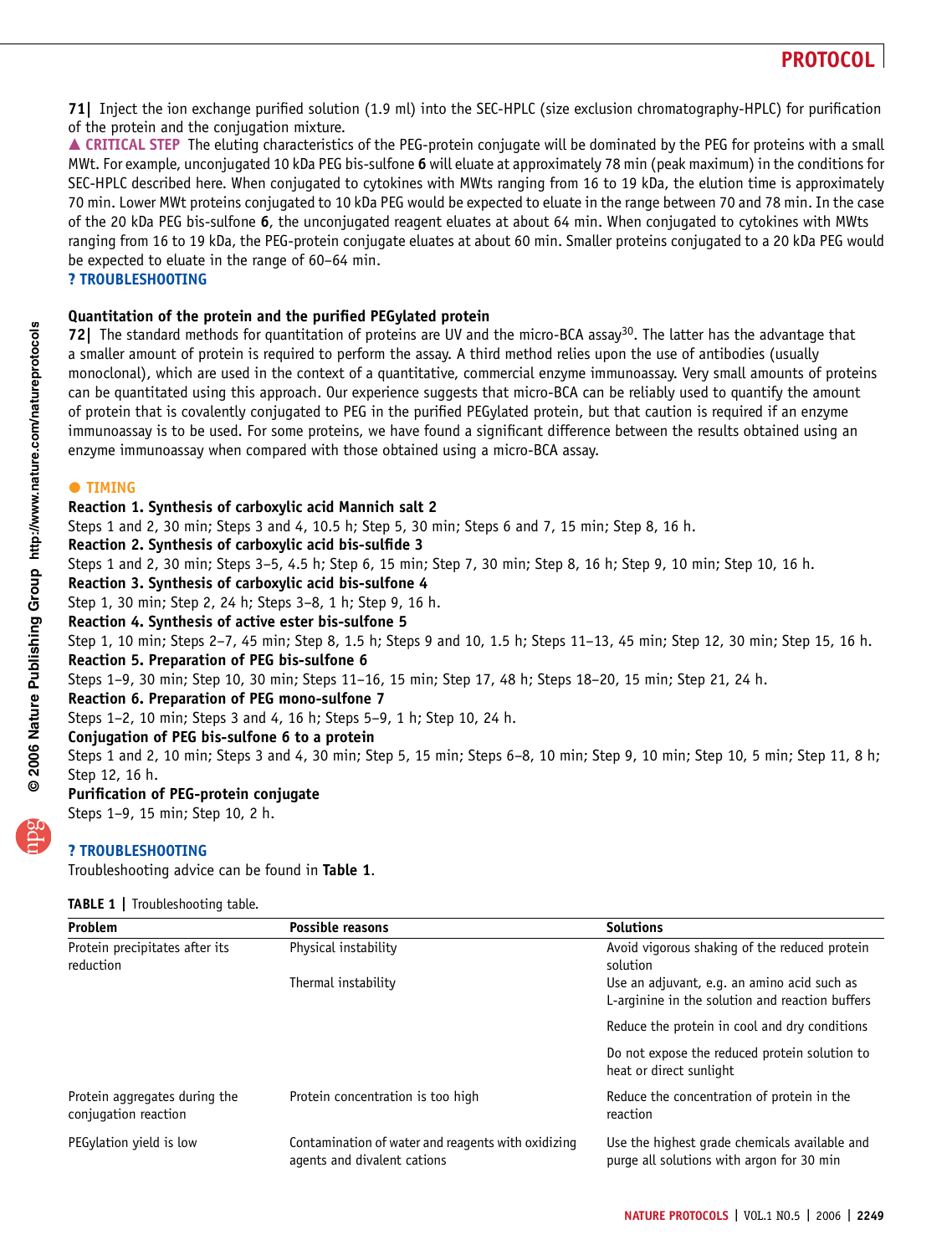#### TABLE 1 | Troubleshooting table.

| Problem                                                                         | <b>Possible reasons</b>                                                                                                                                | <b>Solutions</b>                                                                                                                                                                                                                                                                                            |
|---------------------------------------------------------------------------------|--------------------------------------------------------------------------------------------------------------------------------------------------------|-------------------------------------------------------------------------------------------------------------------------------------------------------------------------------------------------------------------------------------------------------------------------------------------------------------|
| On PAGE, the PEG is seen as several<br>bands when stained with barium<br>iodide | Difunctional PEG precursors and high molecular<br>weight PEG are a common "impurity". PEG is also<br>polydispersed                                     | Multiple bands are also seen with high-grade,<br>commercial PEG reagents. These species of<br>PEG are much larger than the PEG of interest<br>(i.e., 10-30 kDa). They can be removed during<br>the ion-exchange purification procedures.<br>They do not interfere with the conjugation<br>of PEG to protein |
| Loss of the PEGylated product<br>during its isolation                           | Conditions for the isolation of each PEGylated<br>protein have not been optimized                                                                      | Optimize the chromatography using the protein                                                                                                                                                                                                                                                               |
| HPLC retention times of the<br>PEGylated protein varies                         | Variation in the properties of the SEC column being<br>used. These include small changes in the mobile<br>phase composition, flow rate and temperature | Isolate each peak and then identify each species.<br>A good and quick method is PAGE of the reaction<br>solution and of each purified peak                                                                                                                                                                  |

### ANTICIPATED RESULTS

#### Typical yields for IFN

- Reaction 1: Synthesis of carboxylic acid Mannich salt 2 4.1 g, 45%
- Reaction 2: Synthesis of carboxylic acid bis-sulfide 3 3.6 g, 75%
- Reaction 3: Synthesis of carboxylic acid bis-sulfone 4 3.0 g, 84%
- Reaction 4: Synthesis of active NHS ester 5
- 1.89 g, 79%
- Reaction 5: Preparation of PEG bis-sulfone 6 0.45 g, 81%
- Conjugation of PEG bis-sulfone 6 to IFN
- Step 8, PD-10 separation—0.480 mg in 2.5 ml, 96%
- Purification of PEG–IFN
	- Step 2, PD-10 buffer exchange—93% (0.465 mg in 3.5 ml)
- Step 10, Ion exchange purification—74% (0.37 mg in 2 ml)
- Size-exclusion chromatography of the PEG–IFN
- Three-carbon disulfide single-bridged 10 kDa PEG–IFN:  $\approx$  57%
- Three-carbon disulfide double-bridged 10 kDa PEG–IFN:  $\approx$  9%
- IFN:  $\approx$  32%
- Aggregated IFN:  $\approx$  2%

### Analytical data

Carboxylic acid Mannich salt 2: <sup>1</sup>H-NMR (dmso-d<sub>6</sub>): 1.5–1.8 (2H CH<sub>2</sub>CH<sub>2</sub>CH<sub>2</sub>N and 4H CH<sub>2</sub>CH<sub>2</sub>N), 3.23(s, 4H CH<sub>2</sub>CH<sub>2</sub>CH<sub>2</sub>N), 3.38 (t, 2H, NCH<sub>2</sub>CH<sub>2</sub>CO), 3.69 (t, 2H, NCH<sub>2</sub>CH<sub>2</sub>CO), 8.10 (m, 4H, aromatic CH), 10.3 (Br, 1H, COOH).

Carboxylic acid bis-sulfide 3: <sup>1</sup>H-NMR (CDCl<sub>3</sub>): 2.38 (s, 6H), 3.16–3.31 (m, 4H), 3.85 (q, 1H), 7.15 (d, 4H), 7.18 (d, 4H), 7.64 (d, 2H), 8.07 (d, 2H); <sup>13</sup>C-NMR (CDCl<sub>3</sub>): 200.50, 137.24, 131.55, 131.15, 130.17, 129.86, 128.29, 45.88, 36.41, 21.10; TOF MS ES+: [M + H]+ : 437.1240.

Carboxylic acid bis-sulfone 4: <sup>1</sup>H-NMR (CDCl<sub>3</sub>): 2.49 (s, 6H), 3.48–3.66 (m, 4H), 4.40 (q, 1H), 7.37 (d, 4H), 7.70–7.73 (m, 6H), 8.10 (d, 2H); <sup>13</sup>C-NMR (CDCl<sub>3</sub>): 195.43, 170.09, 145.62, 138.24, 135.35, 133.74, 130.59, 130.23, 128.59, 128.35; TOF MS ES+:  $[M + H] +: 501.10$  Da.

Bis-sulfone NHS ester 5: <sup>1</sup>H NMR: (CDCl<sub>3</sub>, 400 MHz)  $\delta$  2.48 (s, 6H, CH<sub>3</sub>), 2.94 (s, 4H, CH<sub>2</sub>CH<sub>2</sub>), 3.56 (A2B2X, 4H, CH<sub>2</sub>C), 4.38 (quintet, 1H, CH,  $J = 6.3$  MHz), 7.37, 7.70 (AB q, SO<sub>2</sub>Ar, 8H,  $J = 8.0$  and 8.3 MHz, respectively), 7.76, 8.14 (AB q, COAr, 4H,  $J = 8.6$  MHz);  $^{13}$ C NMR: (CDCl<sub>3</sub>, 400 MHz)  $\delta$  195.29, 168.92, 160.95, 145.63, 139.11, 135.29, 130.92, 130.24, 129.59, 128.73, 128.28, 55.67, 35.89, 25.70, 21.70; MALDI-TOF MS:  $m/z = 620.3070$  [M + Na]<sup>+</sup>.

PEG bis-sulfone 6: <sup>1</sup>H NMR: (CDCl<sub>3</sub>, 400 MHz)  $\delta$  2.49 (s, 6H, CH<sub>3</sub>Ar), 3.38 (s, 3H, CH<sub>3</sub>OPEG), 3.44–3.84 (m, PEG + 4H, CH<sub>2</sub>SO<sub>2</sub>), 4.34 CHCO (qn, 1H, CHCO), 7.36, 7.69 (AB q, SO<sub>2</sub>Ar, 4H,  $J = 8.2$  and 8.4 MHz, respectively), 7.64, 7.81 (AB q, COAr, 4H,  $J =$ 8.4 and 8.2 MHz, respectively); <sup>13</sup>C NMR: (CDCl<sub>3</sub>, 500 MHz)  $\delta$  195.11, 166.14, 145.51, 139.43, 136.19, 135.37, 130.19, 128.63, 128.31, 127.68, 71.94, 70.57, 69.59, 59.01, 55.56, 40.01, 35.61, 21.72.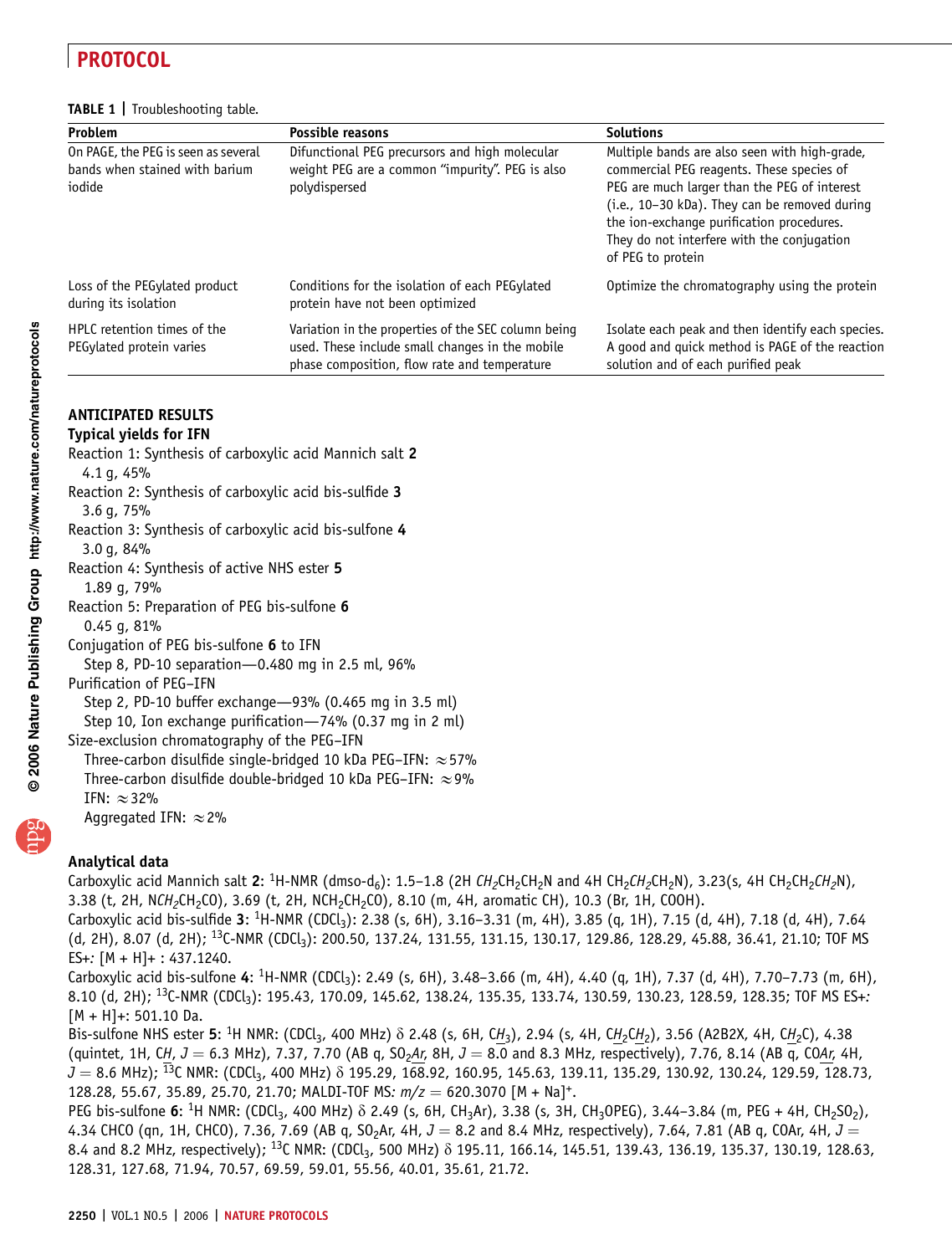$\geq$ 

8

30 40 Minutes

41.30

 $I = \begin{bmatrix} 1 & 4 & 1 & 30 \\ 0 & 1 & 1 & 1 \end{bmatrix}$  IFN

20 kDa PEG –IFN–PEG 20 kDa PEG –IFN

> 60.03 50 60

 $\downarrow$ 

29.63 35.97

Aggregated

PEG mono-sulfone  $7:$  <sup>1</sup>H NMR: (CDCl<sub>3</sub>, 400 MHz)  $\delta$  2.35 (s, 3H, CH<sub>3</sub>Ar), 3.31 (s, 3H,  $CH_3$ OPEG), 3.39–3.76 (m, PEG), 4.28 (s, 2H, CH<sub>2</sub>SO<sub>2</sub>), 5.93, 6.22 (s, 2H, CH<sub>2</sub>=C), 7.26, 7.64 (AB q, SO<sub>2</sub>Ar, 4H,  $J = 8.3$  and 8.6 MHz, respectively), 7.72, 7.81 (AB q, COAr, 4H,  $J = 8.1$ and 8.3 MHz, respectively).

97

**c**

51 28  $\overline{2}$ 

**a b**

 $\overline{2}$ 

(3) three-carbon disulfide single-bridged 20 kDa PEG–Fab.

1

 $19 \rightarrow \text{IFN}$  Western

Silver stain

*immunoblot* 

Figure 5 | (a) 10 kDa PEG-leptin. PAGE with a colloidal blue stain for protein. Lanes: (1) MWt markers in kDa; (2) leptin; (3) three-carbon disulfide single-bridged 10 kDa PEG–leptin. PEGylated proteins migrate more slowly on PAGE than would be expected for their molecular weight. As a guide, the PEGylated protein will migrate with an MWt that is twice the MWt of the PEG. (b) Purity of the isolated 20 kDa three-carbon disulfide (single-bridged (i.e., PEG–IFN) and double-bridged (i.e., PEG–IFN–PEG)) PEGylated-IFN fractions on a 4–12% bis-tris SDS–PAGE gel. Lanes stained with silver for protein: (1) MWt markers in kDa; (2) SEC-HPLC fractions 29–31 min; (3) 31–33 min; (4) 33–35 min; (5) 35–37 min; (6) 37–39 min; (7) 39–41 min; (8) 41–43 min; (9) 43–45 min. Lanes 6 and 7 also show a Western blot of the threecarbon disulfide single-bridged PEG–IFN with an anti-IFN antibody. The PEG–IFN fractions are related to their SEC-HPLC chromatogram of the cationic-exchange-purified reaction mixture. The relative proportions of three-carbon disulfide single- and double-bridged PEG–IFN can be changed as described in Step 60 of PROCEDURE. (c) 20 kDa PEG–Fab. Western blot with an anti-Fab antibody. Lanes: (1) Fab; (2) reduced Fab;

PEG–IFN

23456

### Techniques for characterization of the purified PEGylated protein

(a) SDS–polyacrylamide gel electrophoresis (PAGE) (Fig. 5a), Silver staining and Western blotting (Fig. 5b) to confirm the identity of the PEGylated protein22,23.

(b) MALDI-TOF spectrometry to confirm the PEGylated protein's mass and polydispersity of the PEG<sup>22,23</sup>.

(c) Circular dichroism spectroscopy to confirm the  $\alpha$ -helical structure of the protein<sup>22</sup>.

(d) Assays to confirm the biological activity of the protein<sup>22,23</sup>.

#### Electrophoresis and staining for protein

The results for a 10 kDa PEG–leptin, a 20 kDa three-carbon disulfide (single and double) bridged PEG–IFN and a 20 kDa PEG–anti-CD4 Fab are shown in Figure 5.

ACKNOWLEDGMENTS We are grateful to the Wellcome Trust (068309) and BBSRC-UK (BB/D003636/1) for funding.

COMPETING INTERESTS STATEMENT The authors declare competing financial interests (see the HTML version of this article for details).

Published online at http://www.natureprotocols.com/

Reprints and permissions information is available online at http://npg.nature.com/ reprintsandpermissions

- Fried, M.W. et al. PEGinterferon alfa-2a plus ribavirin for chronic hepatitis C virus infection. N. Engl. J. Med. 347, 975–982 (2002).
- Hadziyannis, S.J. et al. Peginterferon-alpha2a and ribavirin combination therapy in chronic hepatitis C: a randomized study of treatment duration and ribavirin dose. Ann. Intern. Med. 140, 346–355 (2004).
- 3. Talal, A.H. et al. Pharmacodynamics of PEG-IFN alpha differentiate HIV/HCV coinfected sustained virological responders from nonresponders. Hepatology 43, 943–953 (2006).
- 4. Harris, J.M. & Chess, R.B. Effect of PEGylation on pharmaceuticals. Nat. Rev. Drug Discov. 2, 214–221 (2003).
- 5. Greenwald, R.B., Choe, Y.H., McGuire, J. & Conover, C.D. Effective drug delivery by PEGylated drug conjugates. Adv. Drug Deliv. Rev. 55, 217–250 (2003).
- 6. Veronese, F.M. & Pasut, G. PEGylation, successful approach to drug delivery. Drug Discov. Today 10, 1451–1458 (2005).
- 7. Grace, M.J. et al. Site of PEGylation and polyethylene glycol molecule size attenuate interferon-alpha antiviral and antiproliferative activities through the JAK/STAT signaling pathway. J. Biol. Chem. 280, 6327–6336 (2005).
- 8. Dhalluin, C. et al. Structural and biophysical characterization of the 40 kDa PEG-interferon-alpha2a and its individual positional isomers. Bioconjug. Chem. 16, 504–517 (2005).
- Pavlou, A.K. & Reichert, J.M. Recombinant protein therapeutics—success rates, market trends and values to 2010. Nat. Biotechnol. 22, 1513–1519 (2004).



- 11. Gentle, I.E., De Souza, D.P. & Baca, M. Direct production of proteins with N-terminal cysteine for site-specific conjugation. Bioconjug. Chem. 15, 658–663 (2004).
- 12. Sato, H. Enzymatic procedure for site-specific PEGylation of proteins. Adv. Drug Deliv. Rev. 54, 487–504 (2002).
- 13. Kinstler, O., Molineux, G., Treuheit, M., Ladd, D. & Gegg, C. Mono-N-terminal poly(ethylene glycol)-protein conjugates. Adv. Drug Deliv. Rev. 54, 477–485 (2002).
- 14. Rosendahl, M.S. et al. A long-acting, highly potent interferon alpha-2 conjugate created using site-specific PEGylation. Bioconjug. Chem. 16, 200–207 (2005).
- 15. Peterson, M., Jonson, P. & Peterson, S. Amino acid neighbours and detailed conformational analysis of cysteines in proteins. Protein Eng. 12, 535–548 (1999).
- 16. Leung, H.J., Xu, G., Narayan, M. & Scheraga, H.A. Impact of an easily reducible disulfide bond on the oxidative folding rate of multi-disulfide-containing proteins. J. Pept. Res. 65, 47–54 (2005).
- 17. Rosendahl, M.S. et al. A long-acting, highly potent interferon alpha-2 conjugate created using site-specific PEGylation. Bioconjug. Chem. 16, 200-207 (2005).
- 18. Arakawa, T., Prestrelski, S.J., Narhi, L.O., Boone, T.C. & Kenney, W.C. Cysteine 17 of recombinant human granulocyte-colony stimulating factor is partially solventexposed. J. Protein Chem. 12, 525–531 (1993).
- 19. Bhattacharyya, R., Pal, D. & Chakrabarti, P. Disulfide bonds, their stereospecific environment and conservation in protein structures. Protein Eng. Des. Sel. 17, 795–808 (2004).
- 20. Thornton, J.M. Disulphide bridges in globular proteins. J. Mol. Biol. 151, 261-287 (1981).
- 21. Godwin, A. et al. Molecular dynamics simulations of proteins with chemically modified disulfide bonds. Theor. Chem. doi:10.1007/s00214-006-0134-0 (2006).
- 22. Shaunak, S. et al. Site-specific PEGylation of native disulfide bonds in therapeutic proteins. Nat. Chem. Biol. 2, 312–313 (2006).